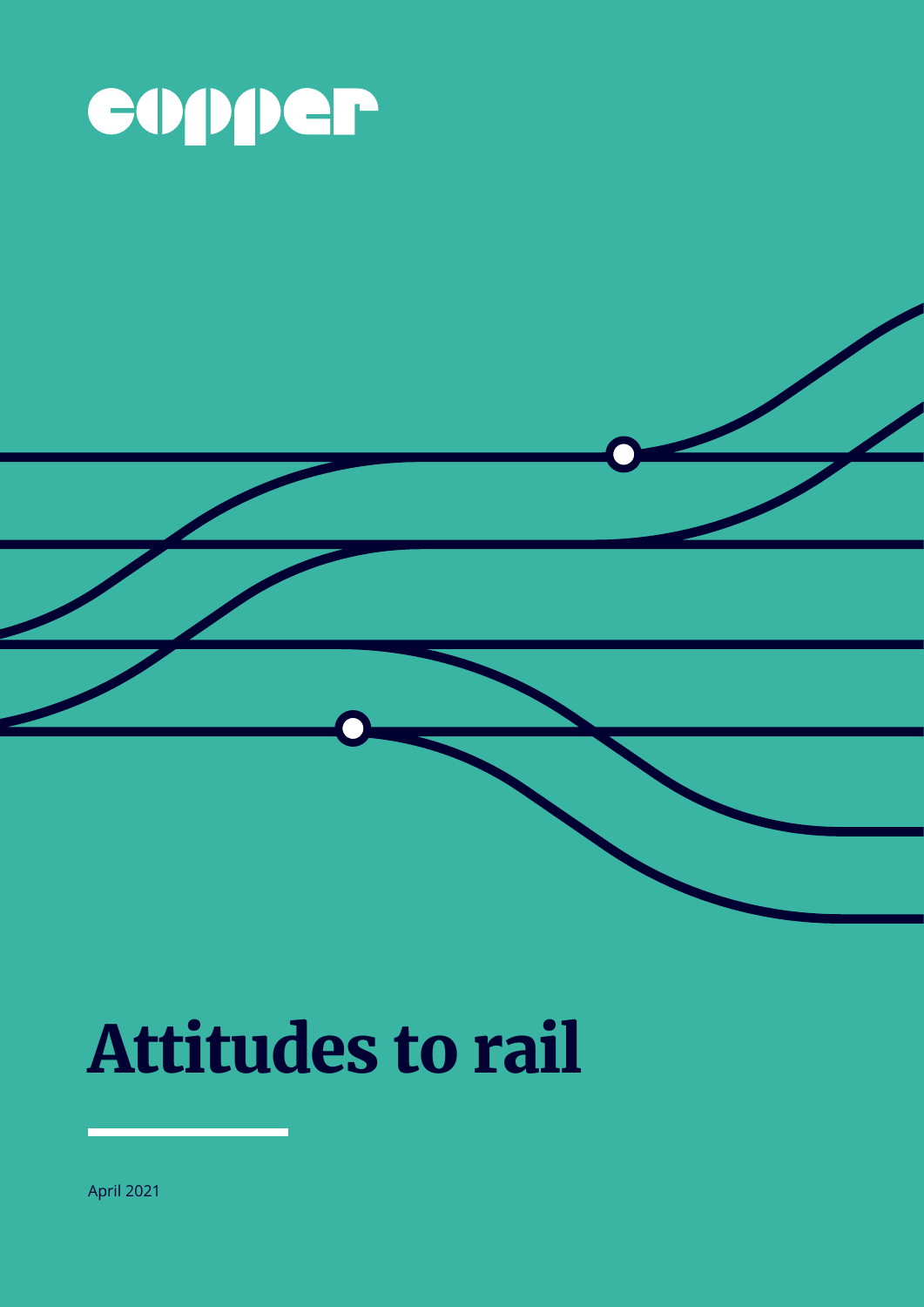### Introduction

The country's relationship with railways is changing, as new high speed rail reshapes the network and changes popular expectations of journey times and customer experiences. At the same time, Covid has had an enormous impact on daily lives, changing working patterns, family life and leisure pursuits in the short term, with lasting consequences. The drive towards net zero and aspirations to level-up the UK's economic prospects, will also influence travel patterns across the UK.

It may not be possible to fully appreciate the lasting implications of these changes for years to come. But, now is an important moment to consider what the public thinks about its railways, what their aspirations are for the future of the service in order to establish a network that reflects ongoing changes and will meet customer demand in future. As a result, Copper has focused its latest attitudes on rail infrastructure, public perceptions of its impacts and benefits, and what their expectations are as customers.

Copper has measured public attitudes to infrastructure for over five years to understand sentiment around key areas of our industry. The Attitudes to Rail report forms part of a suite of reports into public perceptions of the infrastructure that serves them, and includes reports into the transition to net zero and urban transport.

**The UK pioneered the development of railways, and the subsequent rail network helped to establish modern Britain. From enabling industries to flourish, to delivering goods and people to fast growing cities, and allowing working people to benefit from growing leisure time, we are a nation that has been inextricably linked to trains.**

## Key findings

葺

0

**LER** 

 $\mathbf{f}$ 

FQ



The UK's rail network remains an important part of the country's transport infrastructure

The UK populace has a broadly positive perspective of our rail system

Despite Covid, more people may choose to use the network more regularly than before the pandemic. However, the proportion of daily commuters remains a small part of society

There is strong support for investment in the rail industry and infrastructure

However, this may not be to improve local access or economic prospects, rather reducing road congestion is the primary objective

Travel by rail is considered to be sustainable, indicating that years of promotion of public transport has impacted public perceptions

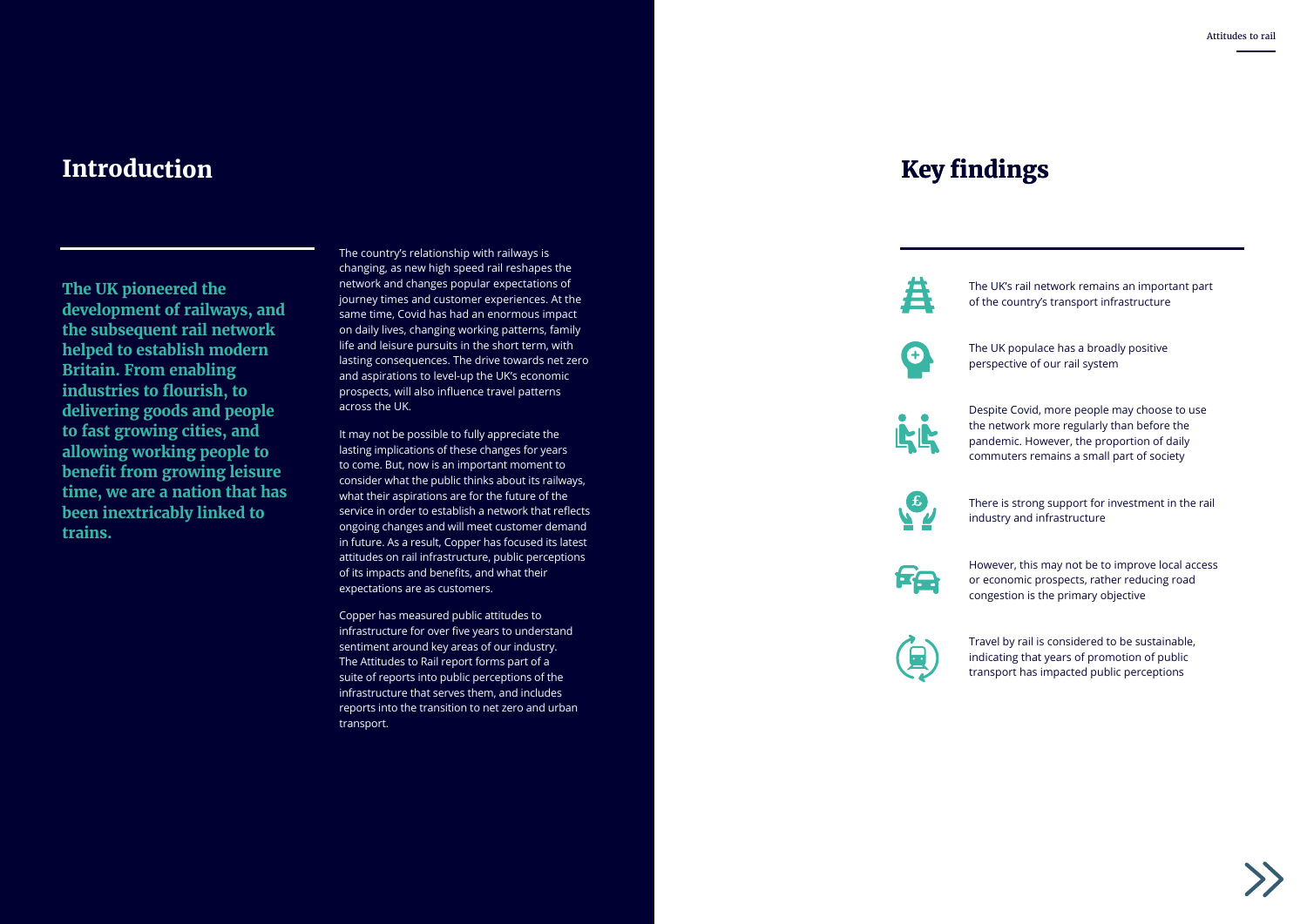

The long standing view of the UK's rail network as being under-invested and requiring significant modernisation may have been addressed in recent decades, as only 32% of people feel that it is outdated or poorly maintained. However, a significant amount still needs to be done if the UK is to develop a rail network which is to be considered innovative, state of the art or future proof.

## The state of the nation's rail network

### **Which, if any, of the below statements best describes what you think of the UK's rail network?**



| 0% | 5% | 10% | 15% | 20% | 25% | 30% |
|----|----|-----|-----|-----|-----|-----|

### Public attitudes to rail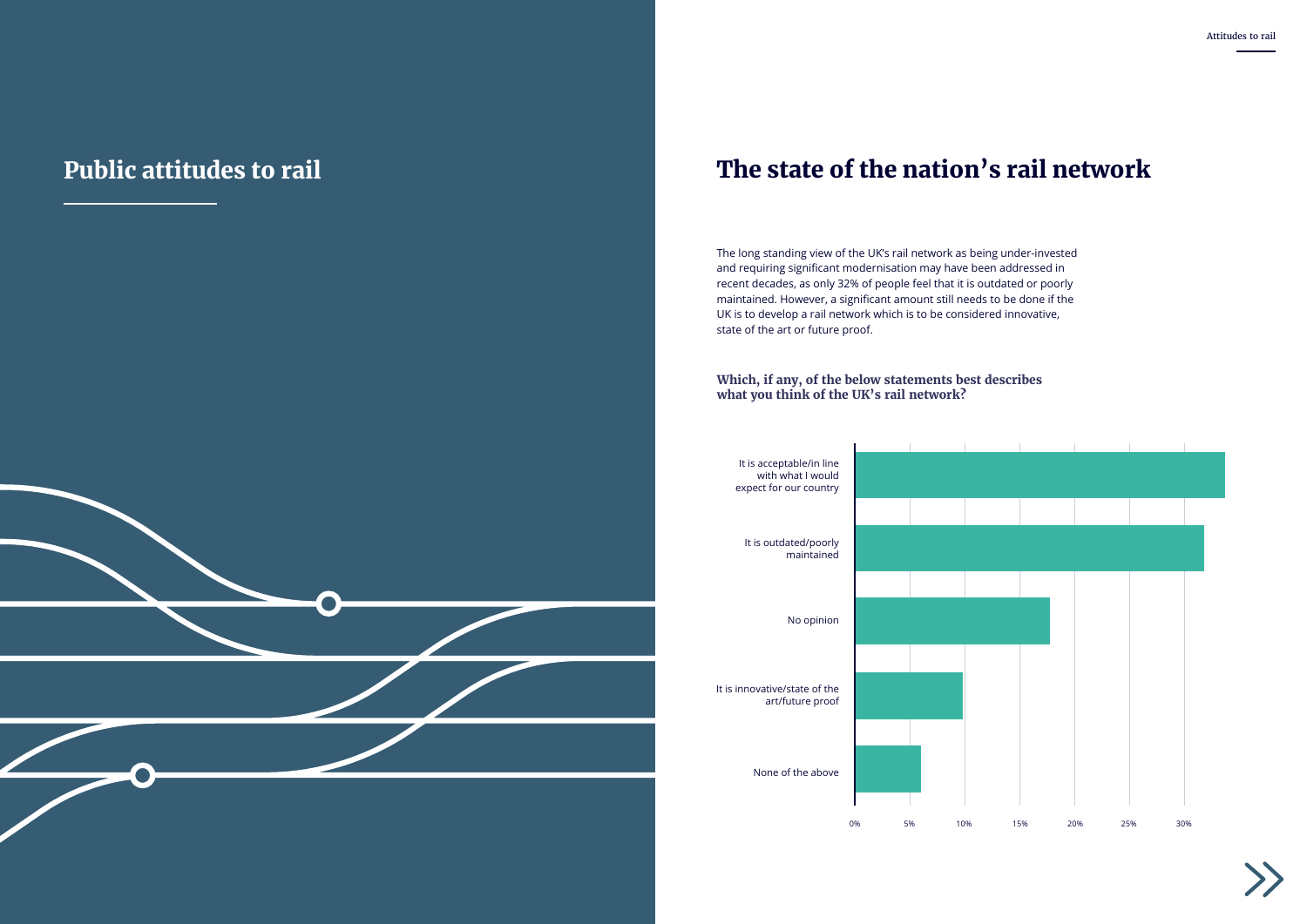

The UK rail network was a critical element of the nation's transport

infrastructure leading up to the Covid pandemic. Only 34% of people never travelled by train, and 42% of people travelled by train at least once a month.

**How often, if at all, did you use the UK rail network pre-Covid?**  Once every 2-3 weeks 6% Never 34% Everyday 5% Less often 15% Every 2-6 days 10% Once a week 9% Once a month 13% Can't remember 8%

## Rail remains critical despite Covid

### **How often, if at all, will you use the UK rail network when it is deemed safe to travel again/after Covid?**

The impact of Covid upon the rail system may not be as dramatic as has been predicted in some quarters. The number of people who say they expect to never use the train after Covid has dropped to 26%, a fall of 8%. However, usage patterns may also change, with only 4% of people expecting to use the train everyday compared to 5% before Covid, and the numbers of people expecting to use the train at least once a week falling from 24% to 22%.

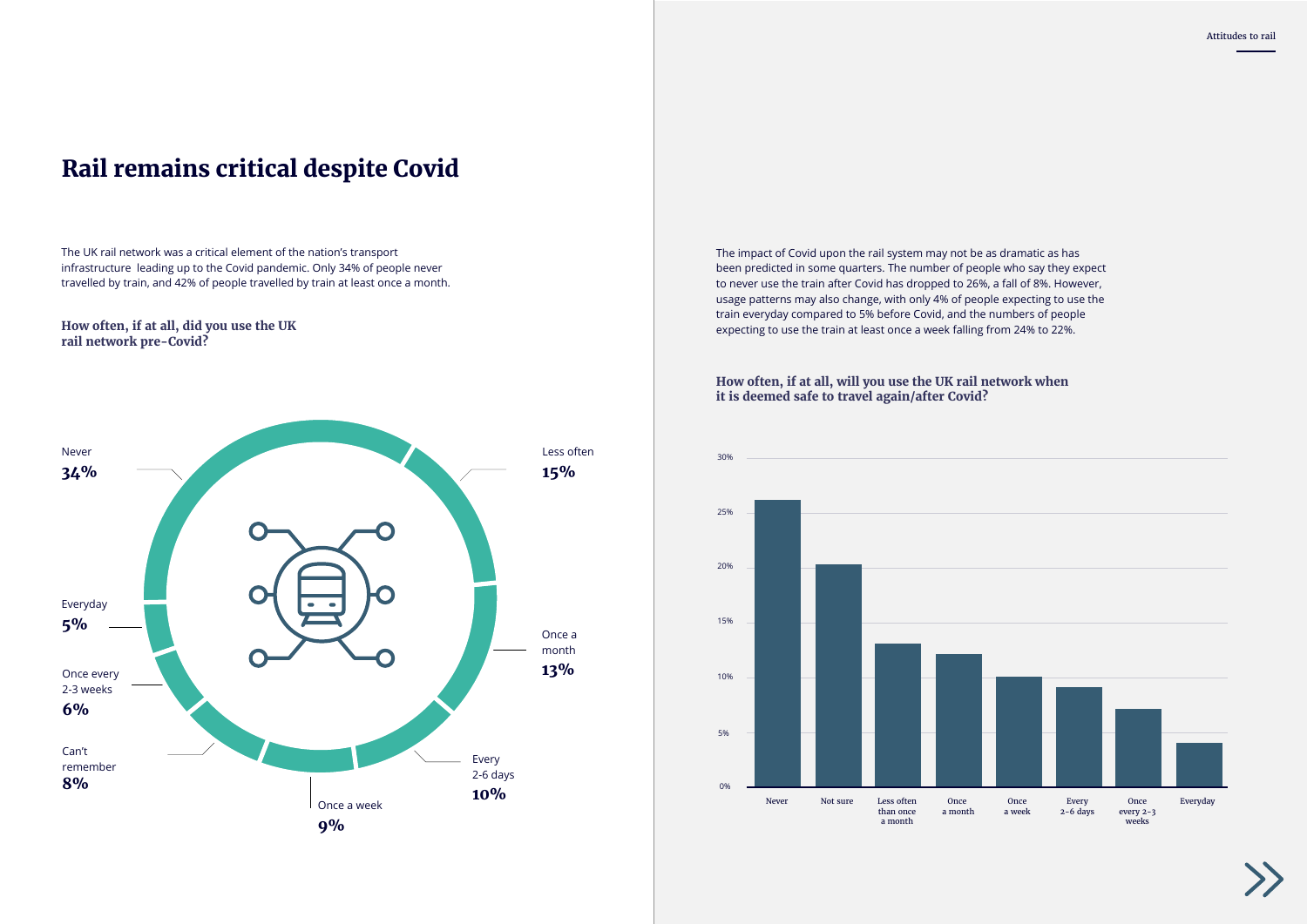

#### **What, if any, factors would be most likely to limit your use of the rail network in future?**

More flexible working patterns may contribute to that anticipated change in usage of the rail network, with 12% of people suggesting this would limit the amount they travel by train. However, the perceived cost of the train is a far more significant factor, as sighted by 34% of people, followed by concerns about health and safety sighted by 27%.

> changed Not sure **Other**

Cost

m.

Concerns about health

and safety

Nothing in particular Lifestyle has changed Have established a different pattern/ method of transport Reduced service being offered on my network Working patterns have



**To what extent do you agree or disagree with the following statement: The government should be investing in new rail infrastructure, such as developing new train stations or rail lines.**

There are significant levels of support for future investment in the rail network, with 64% of people either agreeing or strongly agreeing that the government should invest in the development of the rail system. This is compared to only 7% of people who disagree with the principal.

### Underlying support for investment

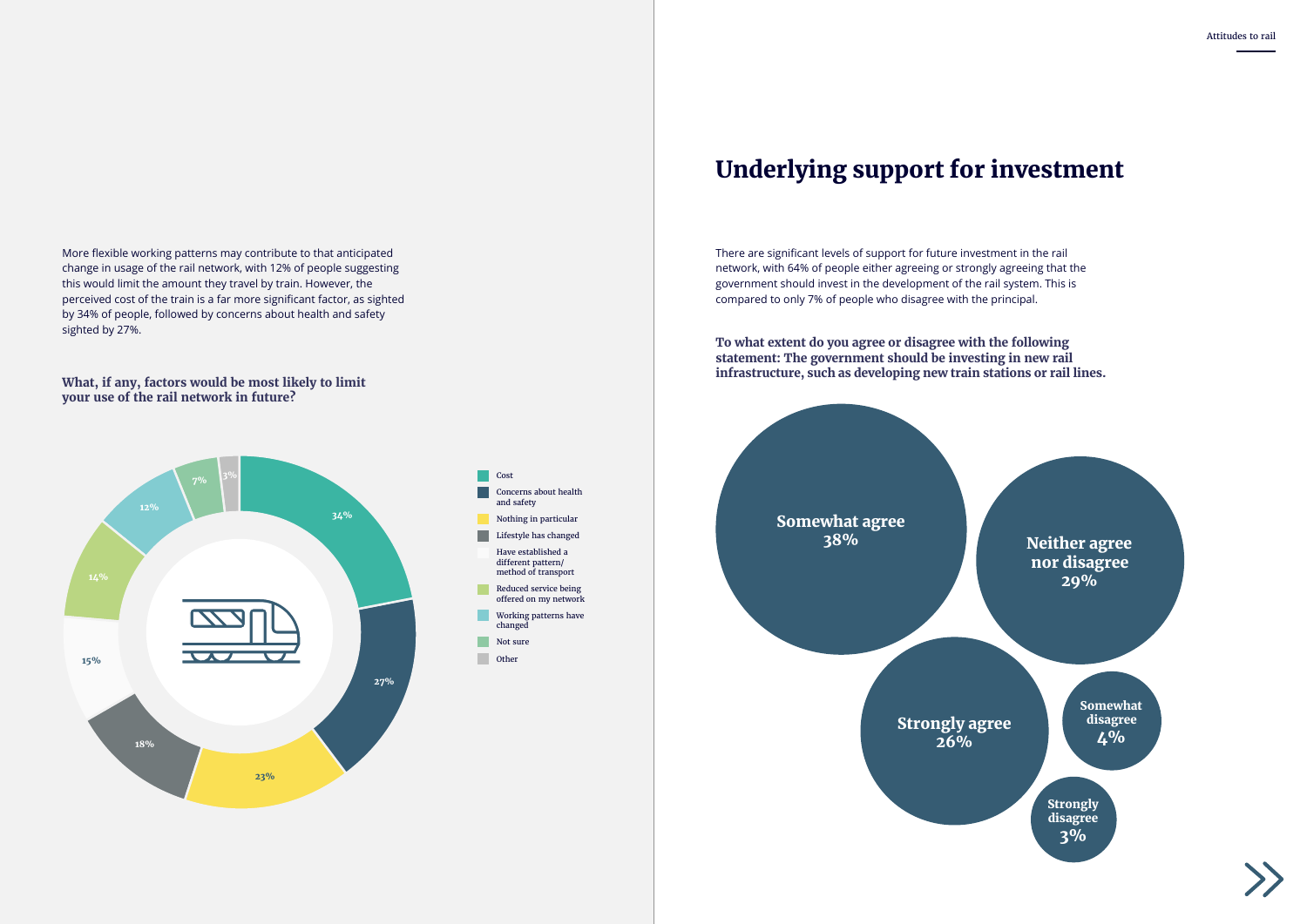### **To what extent do you agree or disagree with the following statement: Road freight/HGV deliveries should be put on trains to increase road capacity.**

#### **If you agree, for what reasons do you think the government should be investing in new rail infrastructure?**

#### The support for that investment relates to economic or social factors, with contributions towards net zero only being the fourth most significant option for people. Reducing congestion is an outcome that people are clearly looking for as a result of investment in rail. This may result from concerns regarding air quality, along with an aspiration to reduce journey times for motorists.

Possibly as a result of the same concerns, the majority of people also want to see more HGV freight taken from road onto rail to increase road capacity.



It can help take cars and vehicles off the roads It will increase connectivity between communities and

> The fact that accessibility is not the primary limiting factor on rail travel is indicated by the fact that only 50% of respondents said they or their family would benefit from better access to a rail station.







### **Do you have an accessible local train station/a station near you that you could use as part of your regular travel options?**

### Access to the rail network

The majority of respondents identifed that they already have access to a rail station which could be used as part of regular travel. While accessibility may remain a factor which limits rail travel in some communities, notably in Northern Ireland and the North East, cost and other issues are likely to limit sustainable travel choices for much of the country.

### **How much, if at all, would you, your family, friends and neighbours benefit from better access to a local station?**

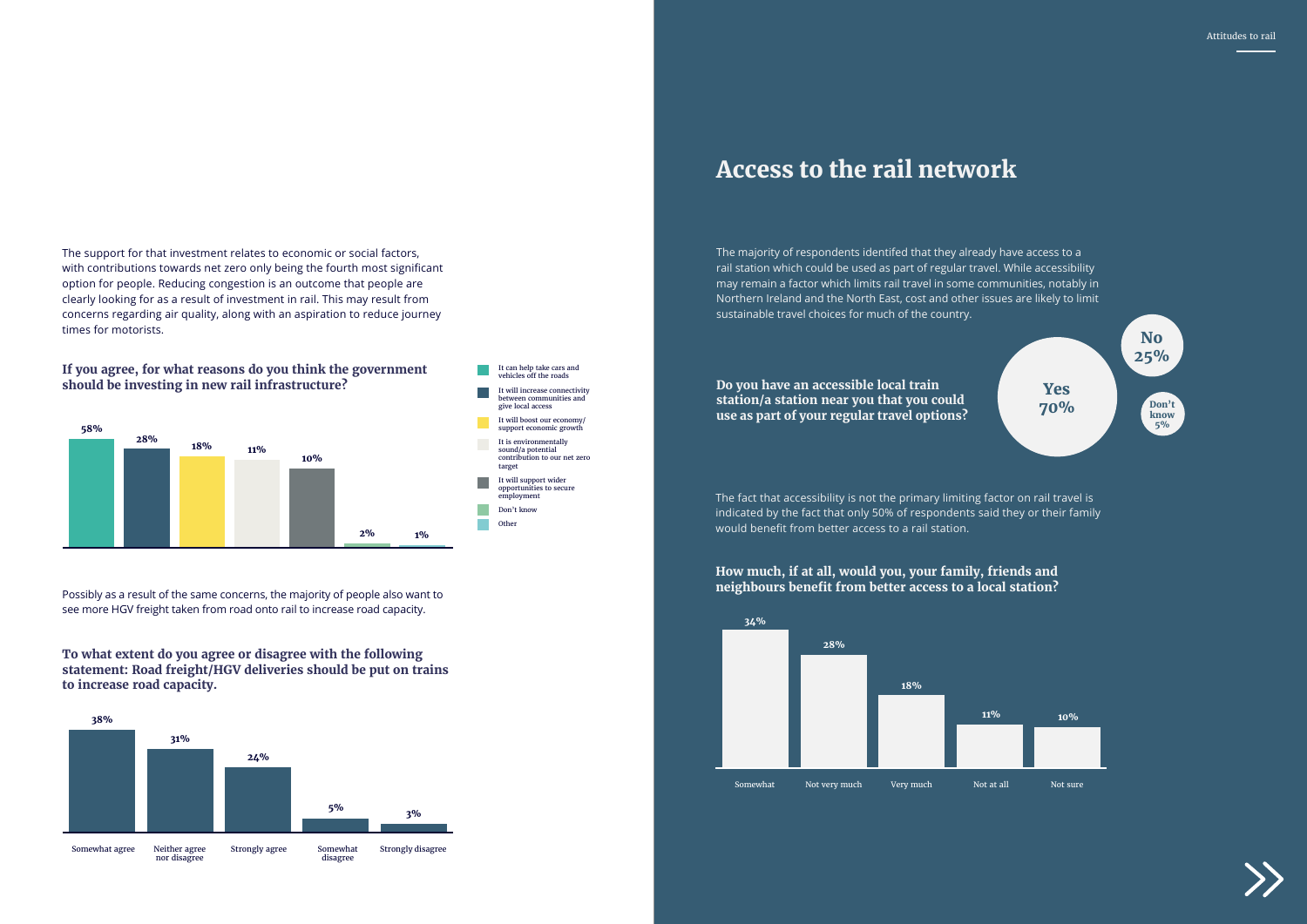

**How well or unwell is your local train station connected to the local public transport network, such as buses, trams etc.?**

#### **How would you most conveniently travel to your local train station?**



#### **What, if anything, do you do you mainly expect from a train station?**

The sustainable transport connections to and from train stations are also encouraging, with the majority of people feeling that their local station is either well or very well connected to public transport. The role of a train station as a transport hub is important, as people are either well or very well connected to public transport.



| 0% | 5% | 10% | 15% | 20% | 25% | 30% | 35% | 40% | 45% | 50% |
|----|----|-----|-----|-----|-----|-----|-----|-----|-----|-----|



looking for strong connections, along with accessible and safe design.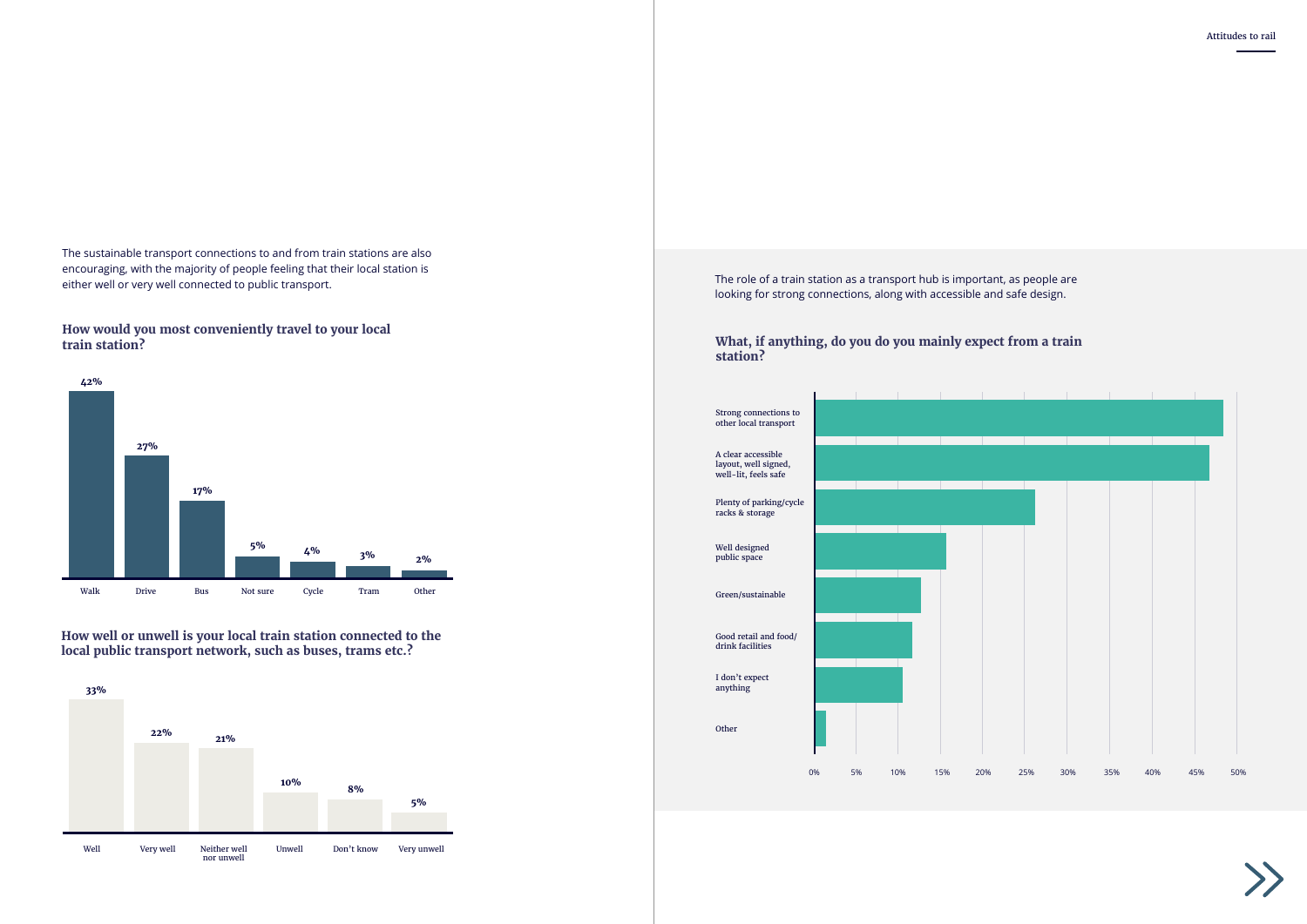

### Rail as a catalyst for economic growth

The role that an accessible rail station plays in improving job prospects is not clearly understood. As a result, local and regional authorities face an ongoing challenge to fully capitalise on the opportunity created by new rail infrastructure, particularly in attracting new employers who will

wish to access a more mobile workforce. The lack of a clear connection between rail and economic opportunity may also explain why proximity to a rail station is not seen as a significant advantage when looking for a new home.



**To what extent do you agree or disagree with the following statement: Better rail links near home would improve my job prospect/opportunities.**

> Neither agree nor disagree N/A – unemployed/retired Somewhat agree Strongly agree Somewhat disagree Strongly disagree

**When buying/if you were to buy a new home, would you be more or less likely to buy a particular property if it had access to a local rail line?**



### The benefits of rail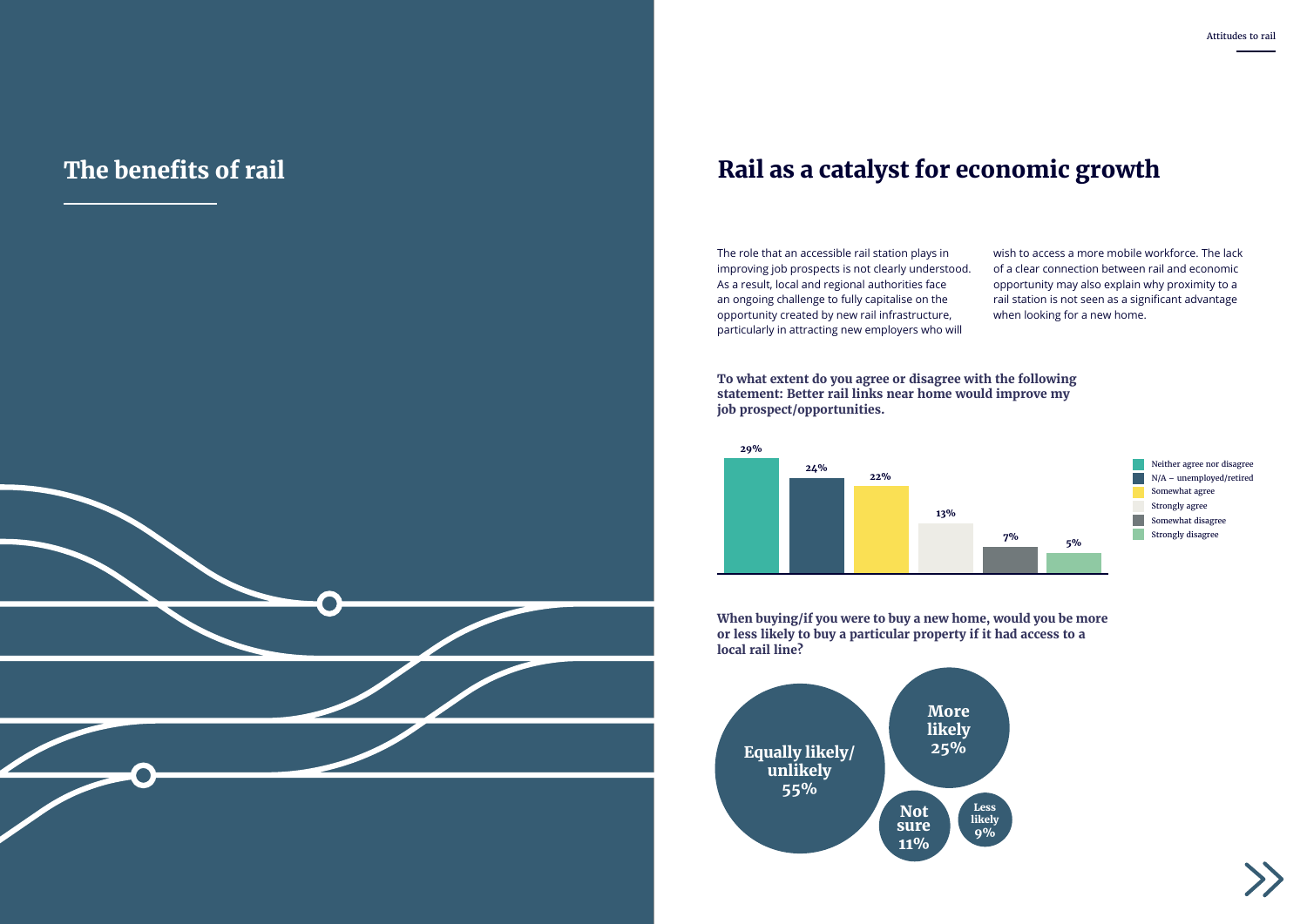

### Local benefits outweigh national importance

|     |     |     | 24% |
|-----|-----|-----|-----|
|     |     |     | 23% |
|     |     | 18% |     |
|     | 15% |     |     |
| 10% |     |     |     |
| 9%  |     |     |     |

Local rail projects (new lines/stations)

Nationally significant rail projects like HS2

Major regional rail projects (connecting counties/parts of a county/region)

New urban lines (like trams/local light rail)

Don't know

None of the above

#### **Which, if any, of the below is most important to you, for the country to invest in?**

In keeping with the findings of previous Attitudes reports, people across the UK strongly favour projects that will have a tangible impact on their local community. As a result, the majority of people suggest that investment should focus upon regional, local or urban rail improvements. This highlights the need for the largest scale, most nationally significant projects, to communicate effectively with local communities and to explain the benefits of projects in local rather than just national terms.

### Rail as a sustainable choice

The role that rail can play as a contribution to sustainable transport is well understood. A clear theme has emerged throughout the research that rail is seen as a more sustainable alternative to journeys in private cars and that offsetting trips may be seen as the most significant environmental benefit of enhanced rail networks.

**To what extent do you agree or disagree with the following statement: Rail travel is a green form of transport, and developing new rail infrastructure would support the country's efforts to reduce carbon emission.**

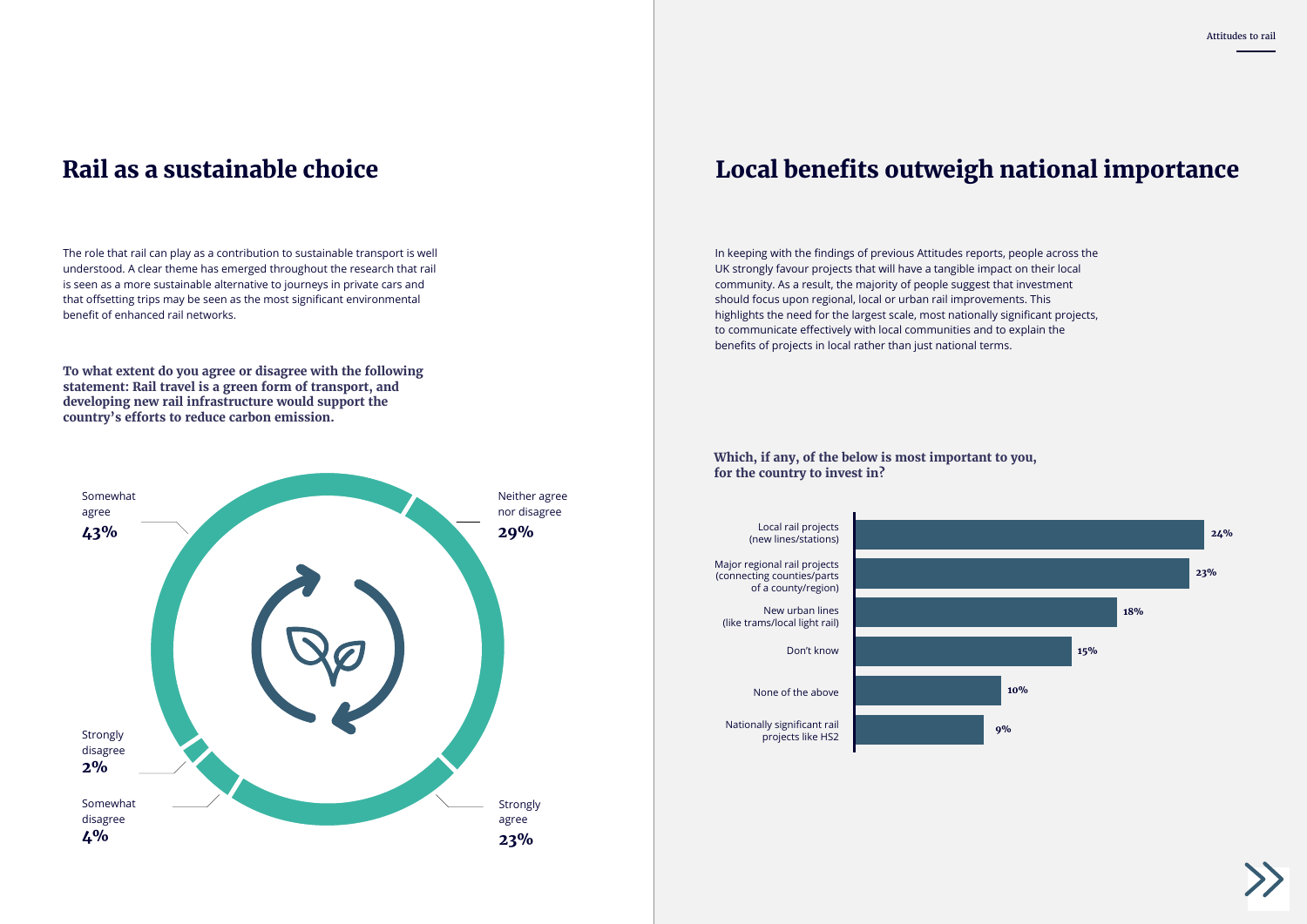

### Conclusions

The findings of this research into public attitudes to rail infrastructure are in many ways encouraging. The long standing perception that the UK rail network has been under-invested, and lags behind customer expectations, appears to have been addressed to an extent. This may contribute to the fact that a slightly higher proportion of people are planning to travel by rail after the Covid pandemic than before.



e)

There is also widespread support for investment into the UK's rail system, with the vast majority of people backing intervention, especially where rail is able to offer a sustainable alternative to private cars. Accessibility of the rail network to local communities is considered important, but the majority of people, in most regions of the UK are able to access a station for regular use.



Cost is however the most significant limiting factor to use of the rail system, outweighing current issues regarding health and safety, or changes to lifestyle or working arrangements. Overcoming the perception that train travel is expensive may be a more significant issue to solve than accessibility of the network.

That support for investment is predicated on a number of factors, including that rail travel is able to transfer journeys off the road network and reduce congestion. There is also the highest level of support for local or regional investment projects, which are perceived as having the greatest tangible impact for communities.



There is an opportunity to capitalise on the level of support for the rail system, as a sustainable element of the transport system. However, it will be important to demonstrate tangible, local benefits for communities, which are social and economic as well as environmental.



There is widespread appreciation that enhanced transport links can have an important role to play in levelling up and this provides an opportunity to engage communities about the benefits that can be brought to their regions through ongoing investment in rail.



**The Government has a policy objective to Level-up communities and regions, by spreading opportunity, investment and prosperity more evenly around the UK. To what extent to you think improved transport links will play a part in that process?**

Improving transport links to level up the economy is widely supported, with fewer than 10% of people suggesting that improved transport links will not have an important role to play. People in

the East Midlands, North East and North West believe that enhanced transport links will have the greatest role to play.



## The role of rail in Levelling-up